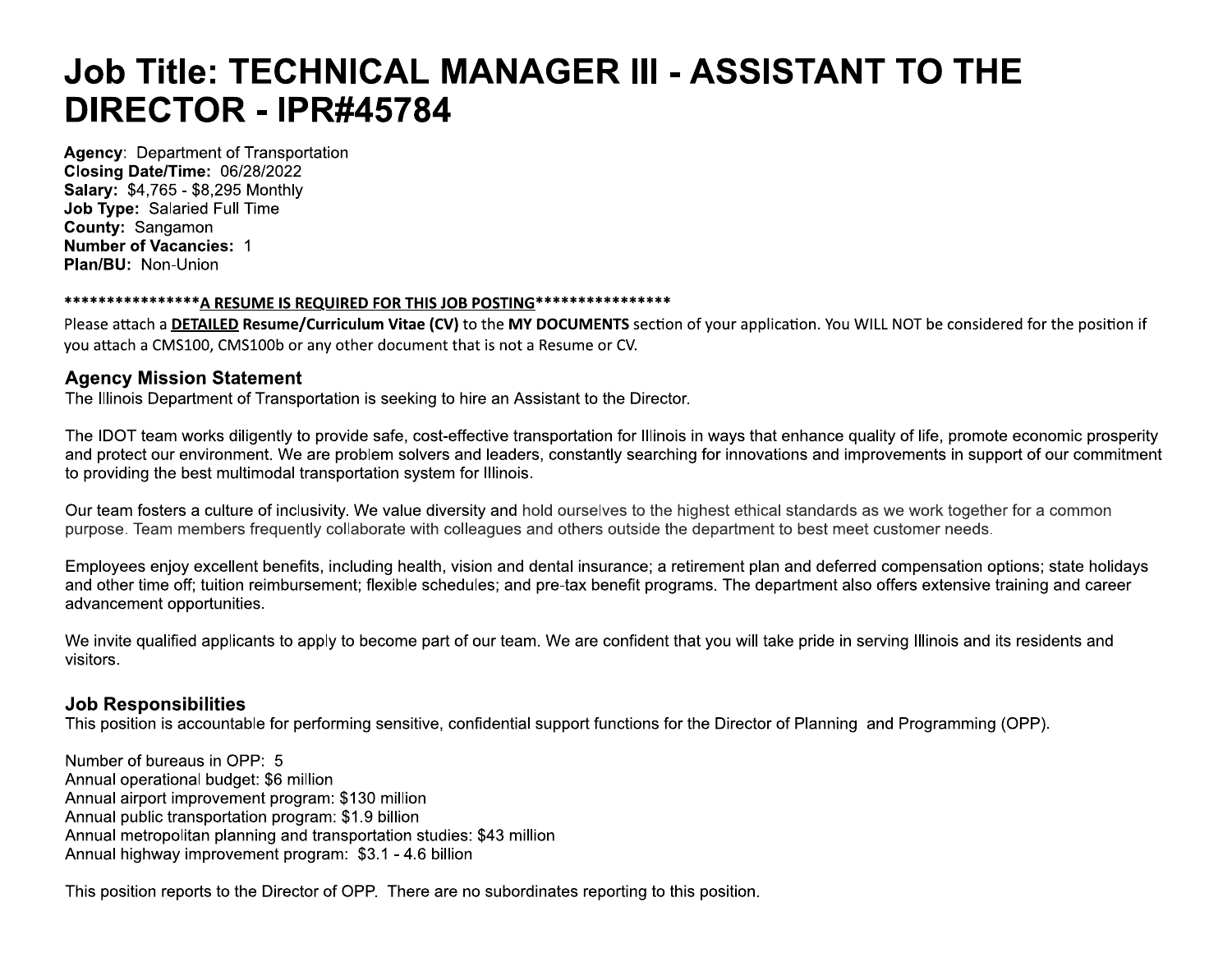This position is accountable for functioning as an assistant to the Director of OPP in an environment of sensitivity and confidentiality involving administration of the multi-year highway and multi-modal programs and plans. The incumbent supports the daily activities of the OPP as well as serves as a resource for the Director of OPP. S/He prioritizes issues and interacts with highly diverse groups of people. The incumbent should possess a high degree of tact, diplomacy, and discretion.

The major challenge facing this position involves investigating sensitive issues or problematic areas confronting departmental programs and assisting in the development of strategies to resolve these issues. Typical challenges are working under time constraints in support of the activities of the Director of OPP.

The incumbent provides assistance to the Director of OPP in formulating, executing, and monitoring the activities of the OPP. S/He will research and assist in the preparation of documents, reports, presentations, speeches, legislative bills, and news releases related to the OPP. The incumbent provides analysis related to new initiatives and assists the Director of OPP in identifying priorities. S/He maintains the schedule of the Director of OPP as well as prepares travel accommodations and expense reports. S/He prepares materials for executive staff meetings and attends meetings as directed to provide staff support. The incumbent serves as a resource person for the Director of OPP and the OPP staff's daily activities. S/He responds to inquiries and visits from diverse groups of people and initiates responses to such inquiries. The incumbent conducts investigations/studies to resolve programmatic issues relating to the OPP. S/He completes time reconciliation for the leadership staff of the OPP, manages the OPP correspondence, and coordinates office wide requests. The incumbent serves as a liaison for the Director of OPP. S/He will maintain contact with the state legislature, other state and federal agencies, transportation industry personnel, and the public regarding information exchanges pertinent to agency programs, objectives, and positions. S/He disseminates information to and gathers information from various departmental

# (Job Responsibilities continued)

and state officials as requested by the Director of OPP. The incumbent will assist with or conduct special assignments and/or projects often of a sensitive and/or controversial nature as directed by the Director of OPP.

This position has broad latitude in defining parameters to resolve or undertake assignments. The incumbent will refer unusual situations to the Director of OPP with recommendations for resolution. The incumbent accomplishes tasks within the confines of departmental policies and regulations.

The incumbent has internal contacts with executive staff and bureau chiefs. S/He is in contact with staff at all levels to ensure that recommendations for the solution of issues are based on careful and complete analysis. External contacts include legislators, transportation industry personnel, advocacy aroups, state and federal government officials, special interest groups, and the public. Occasional statewide and out-of-state travel with overnights stays may be required.

The effectiveness of this position can be measured by the formulation of appropriate recommendations resulting in the timely completion of assignments.

## **Principal Accountabilities**

- Provides assistance to the Director of OPP in formulating, executing, and monitoring the activities of the OPP.  $1.$
- Researches and assists in the preparation of documents, reports, presentations, speeches, legislative bills, and news releases related to the OPP.  $2.$
- Maintains the schedule of the Director of OPP and prepares travel accommodations and expense reports.  $3.$
- Prepares materials for executive staff meetings and attends meetings as directed.  $4<sub>1</sub>$
- Serves as a resource person for the Director of OPP and the OPP staff's daily activities. 5.
- Conducts investigations/studies to resolve programmatic issues relating to the OPP.  $6.$
- Completes time reconciliation for the leadership staff of the OPP, manages the OPP correspondence, and coordinates office wide requests.  $7.$
- $8.$ Serves as a liaison for the Director of OPP.